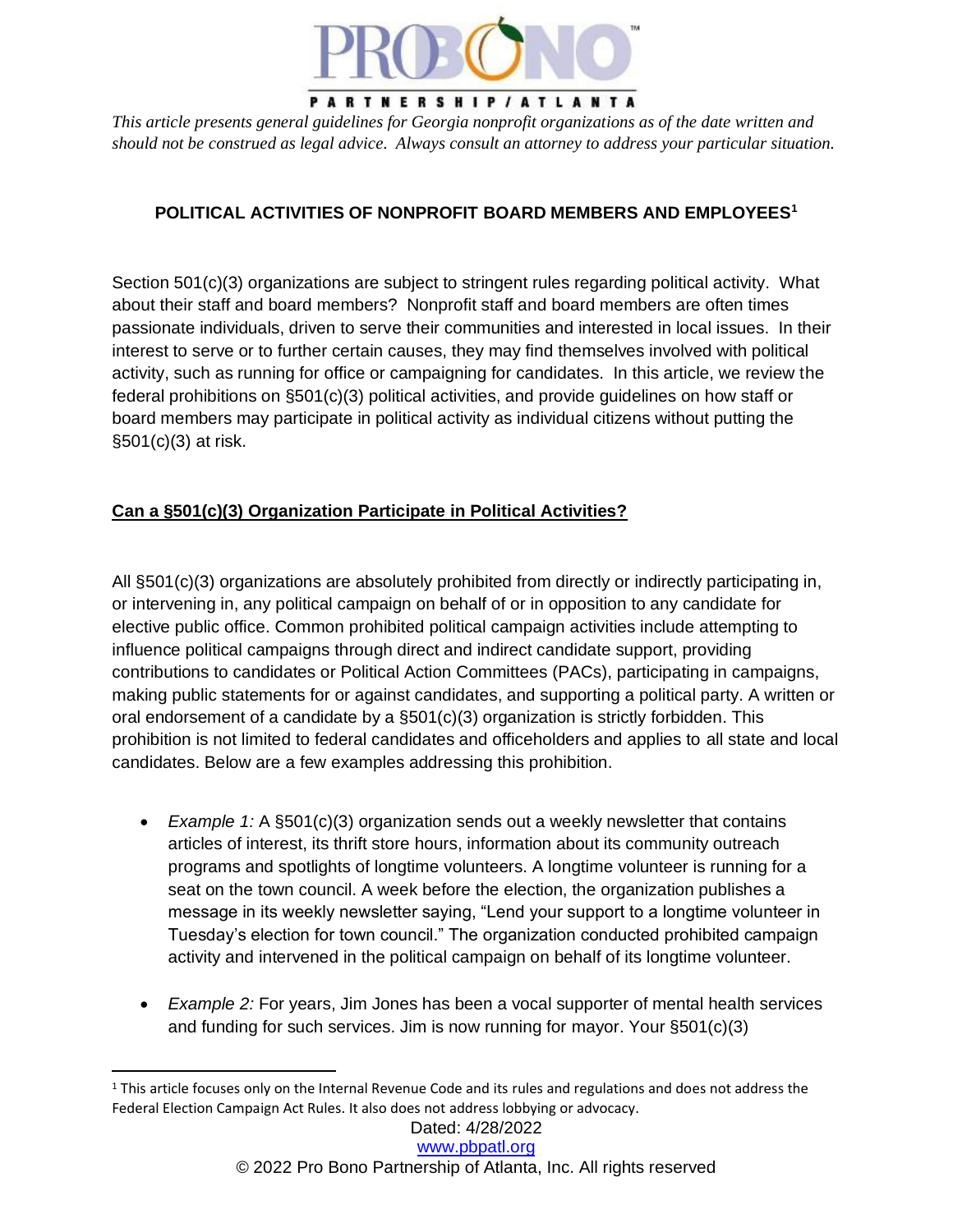organization provides free mental health resources to low-income individuals. Should you invite Jim Jones to be the featured speaker at your upcoming event? No, it would be considered prohibited campaign intervention if you invite him and not the other candidates. However, if a §501(c)(3) organization provides equal opportunity and time for each candidate to speak, it is considered educational and non-political. See our article on [Candidate Forums.](https://pbpatl.org/candidate-forums/)

• *Example 3:* A §501(c)(3) healthcare organization maintains a website containing information of medical staff, directions to nearby healthcare facilities, and descriptions of various healthcare programs. On the bottom of one page on its website, it describes a new treatment program and includes a section of links to other sites titled "More Information." One link leads to a page from a national newspaper's website that praises the treatment program. The page provides no reference or direct links to candidate information or election activities. However, another page of newspaper's website contains a list of editorials published by the newspaper containing candidate endorsements for an upcoming election. The organization has not intervened in prohibited campaign activity because the link was provided in furtherance of its exempt purpose of educating the public about the healthcare programs, and nothing about the link indicated that the organization was favoring or opposing any candidate.

For more information about the political activity proscription for  $\S501(c)(3)$  organizations, watch our webcast [Political Campaign Activities and Electioneering.](https://pbpatl.org/political-campaign-activities-and-electioneering-what-can-your-nonprofit-do-for-this-2020-election-year/)

# **Can a §501(c)(3) Organization's Employees and Board Members Participate in Political Activities?**

The prohibition of §501(c)(3) organizations' involvement in political activities is not intended to restrict individual political free speech or expression by leaders or employees of such organizations. A §501(c)(3) organization's board member or employee may, in his or her individual capacity, support or oppose a candidate for public office. However, organization leaders and employees must be careful not to make partisan comments in any official organization publications or at organizational functions. Further, it is strongly encouraged that leaders and employees clearly indicate their comments are their own personal opinions and are not intended to be representative of the organization's beliefs. Because the details matter when dealing with the political activity prohibition, here are few examples as guidance.

• *Example 4*: A pastor has a column in his weekly church pamphlet titled "My Views." The church is a §501(c)(3) organization. Two weeks before the local election, the pastor published in his "My Views" column, "It is my personal opinion that Candidate C should be reelected." The pastor paid for the column with his personal funds for that particular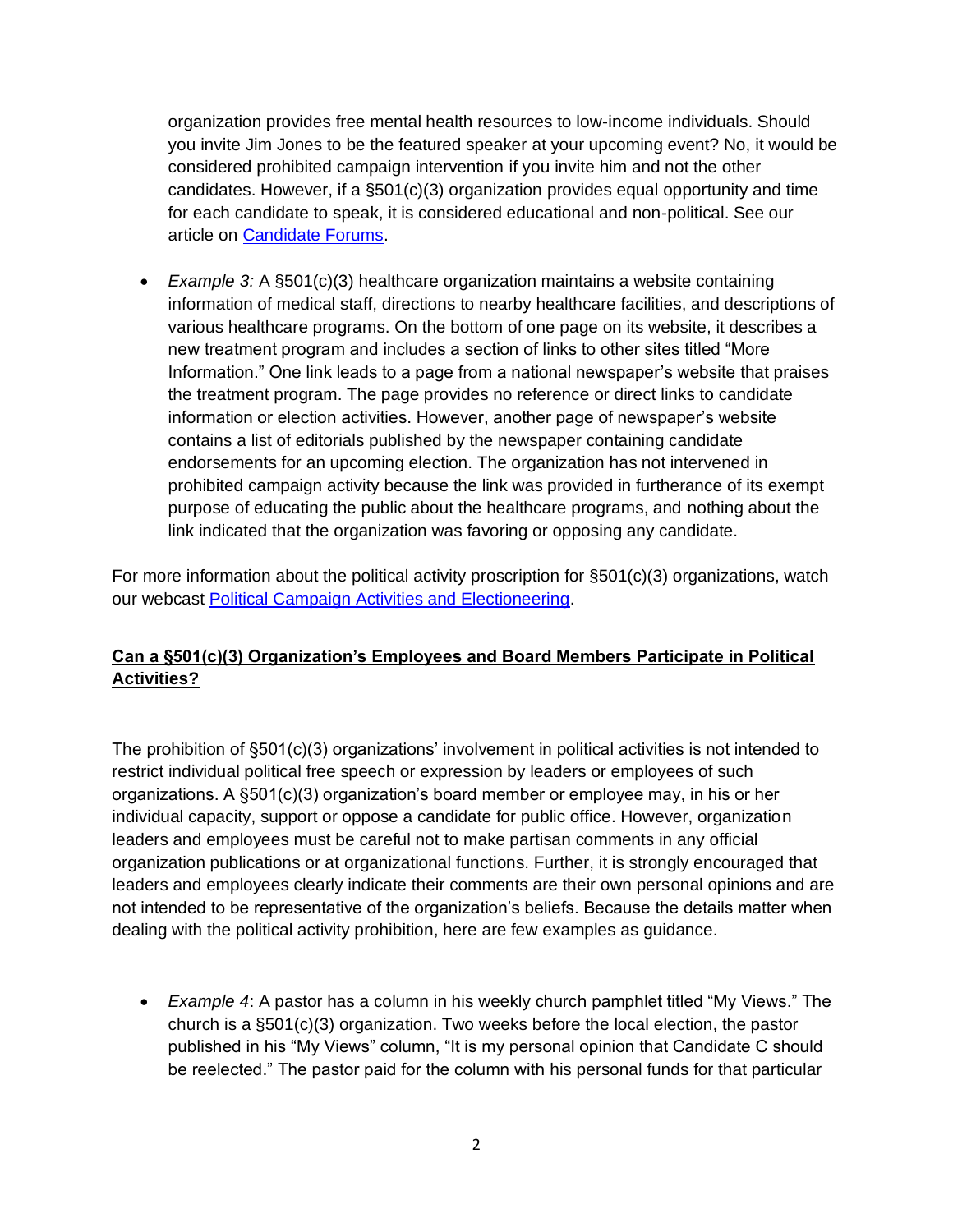week. Because the pamphlet is an official publication of the church, it constitutes campaign intervention by the church even though he paid for his portion of the pamphlet.

- *Example 5*: Robert, the Volunteer Coordinator of your §501(c)(3) organization, has a personal Instagram page that he frequently uses to promote the organization and its volunteering events. Robert starts to post his support for one candidate and his opposition for another on his Instagram page. This is potentially an issue because Robert's Instagram page could be viewed as part of the organization. In this case, the organization and the political activities are not being kept separate. Robert can set up two Instagram accounts – one focused on the organization's activities and the other one personal. On his personal account, Robert can list where he works but not promote its activities, and post whatever politically related topics he chooses.
- *Example 6:* Your §501(c)(3) organization's Board Chair is asked to add her endorsement of a candidate for governor in a full-page ad to be published in your city's newspaper. The persons placing the ad have asked to include that she is the Board Chair of your organization as well as her business title and company. If the ad says, "Titles and affiliations of each individual are provided for identification purposes only," then your Board Chair may allow the inclusion of her Board Chair title and the name of your organization. Otherwise, this will constitute organizational campaign intervention.
- *Example 7:* You, as CEO of a prominent, local §501(c)(3) organization, are asked to speak at a campaign event for a neighbor running for the school board. You are not introduced as the CEO of your organization, and you do not mention it. However, you are wearing your large name badge that clearly identifies you as CEO of your organization. This could be considered prohibited political activity as it is not clear whether you are acting in your capacity as CEO of your §501(c)(3) organization because you are wearing your name badge.

In addition to expressing their personal views, organization leaders and employees can run for an elected public office position. However, an organizational leader or employee must do so only in their own individual capacity and not in any way connected to the  $\S501(c)(3)$  organization they lead or where they work. To ensure separation between the organization and the political campaign activity, the organizational leader or employee should avoid disclosing their organizational affiliation in any public information. If the relationship is mentioned in any public information, the organizational leader or employee must state the organization is only being named for identification purposes in the campaign or other materials and that no endorsement is being provided by the organization itself. This is similar to the free speech recommendations above.

It can get tricky when an organizational leader or employee who is running for office wants to use the organization's physical office or office equipment (including for example computers,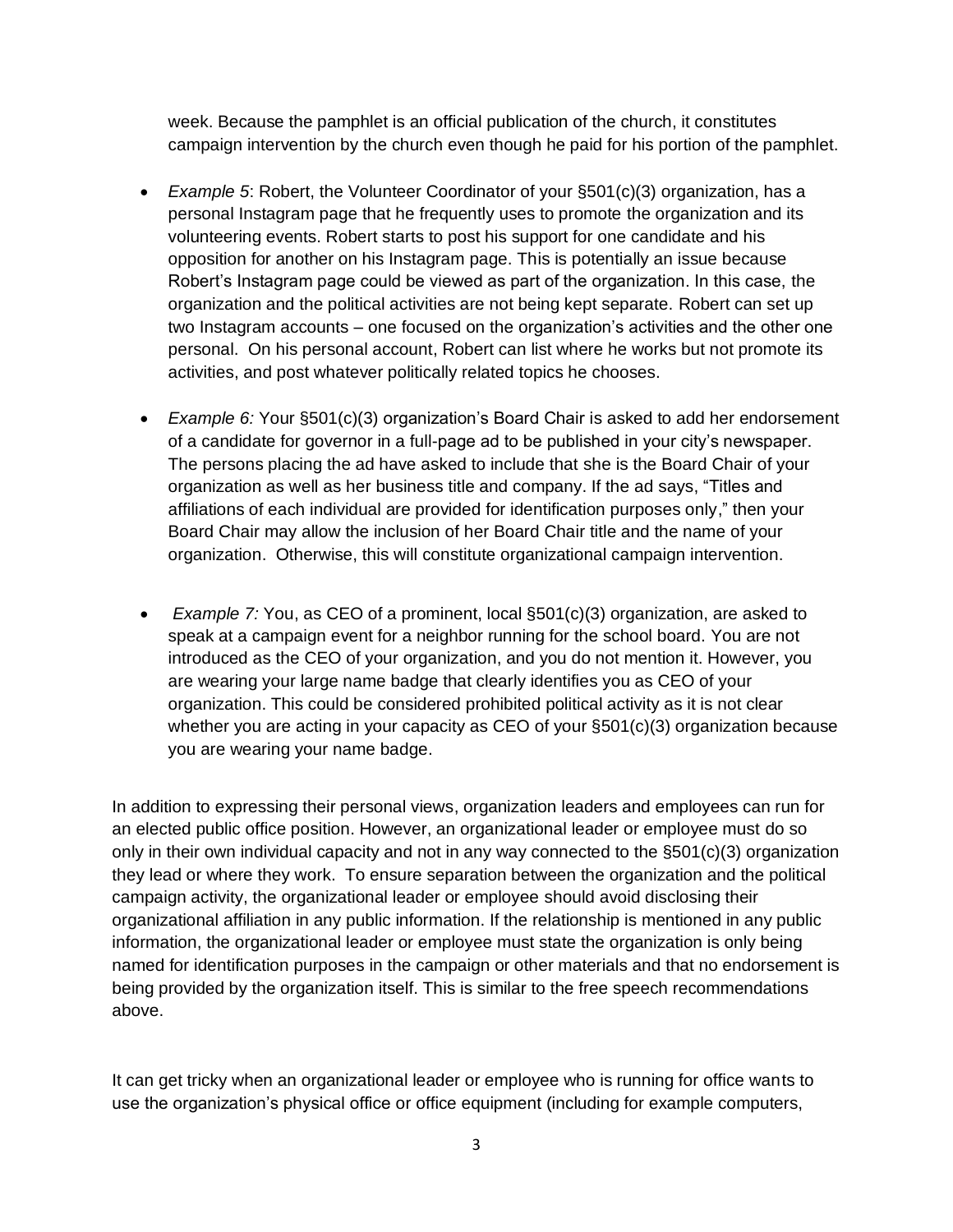copiers, phones, and mailing lists) for campaign activities. In addition, it is important that an employee not conduct any campaign activity while the employee is "on the clock" for the organization. Below are some examples to consider.

- *Example 8*: For the last five years, your §501(c)(3) organization has allowed individuals or companies to rent out your donor list if they were willing to pay a certain amount of money. Carol, a board member of your organization, is running for mayor and asks if she can rent your donor list. Your organization can rent out the list to the board member as long as you regularly rent out the list to others, and you rent it to her for the same price.
- *Example 9*: Jerimiah is running for state senate. He works for your §501(c)(3) organization. He decides to hold his candidate team meetings at your office after hours since other employees have used the office for their personal activities after hours and the CEO doesn't seem to mind. In addition, often his team uses the phones while there to make campaign calls. If any leader of the organization is aware of these activities, it constitutes prohibited campaign activity by the organization. You should have a policy and procedure prohibiting such activities.
- *Example 10*: Amanda is the CEO of a §501(c)(3) organization and decides to initiate a campaign for state senator. She publishes a full-page ad in the newspaper, paid for by her campaign committee, listing the names of prominent community business people supporting her. She is identified in the ad as CEO of the organization and the ad states, "Titles and affiliations of each individual are provided for identification purposes only." Because the ad was not paid for by the  $\S501(c)(3)$  organization, is not otherwise an official organization publication, and states that her title and affiliation is for identification only, the ad does not constitute campaign intervention by the organization.
- *Example 11:* LaTonya, the Chief Operating Officer of your §501(c)(3) organization, is running for Lieutenant Governor. She asks if she can submit a paid political advertisement to your organization's monthly newsletter. Your organization has never published advertisements in the newsletter, and therefore, cannot publish the advertisement. However, if (1) your organization normally accepts paid advertising and accepts the advertisement on the same basis as the non-political advertising, (2) the advertisement identifies itself as paid political advertising, (3) the advertising is available to all candidates on an equal basis, and (4) the organization expressly states that it does not endorse the candidate, then your organization may not be violating the political campaign prohibition.
- *Example 12:* Maria, the Executive Director of your §501(c)(3) organization, regularly speaks to the local Rotary Club on behalf of the organization. She is now running for the City Council. The Rotary Club would like someone from your organization to speak about your mission of workforce development. You should have someone from the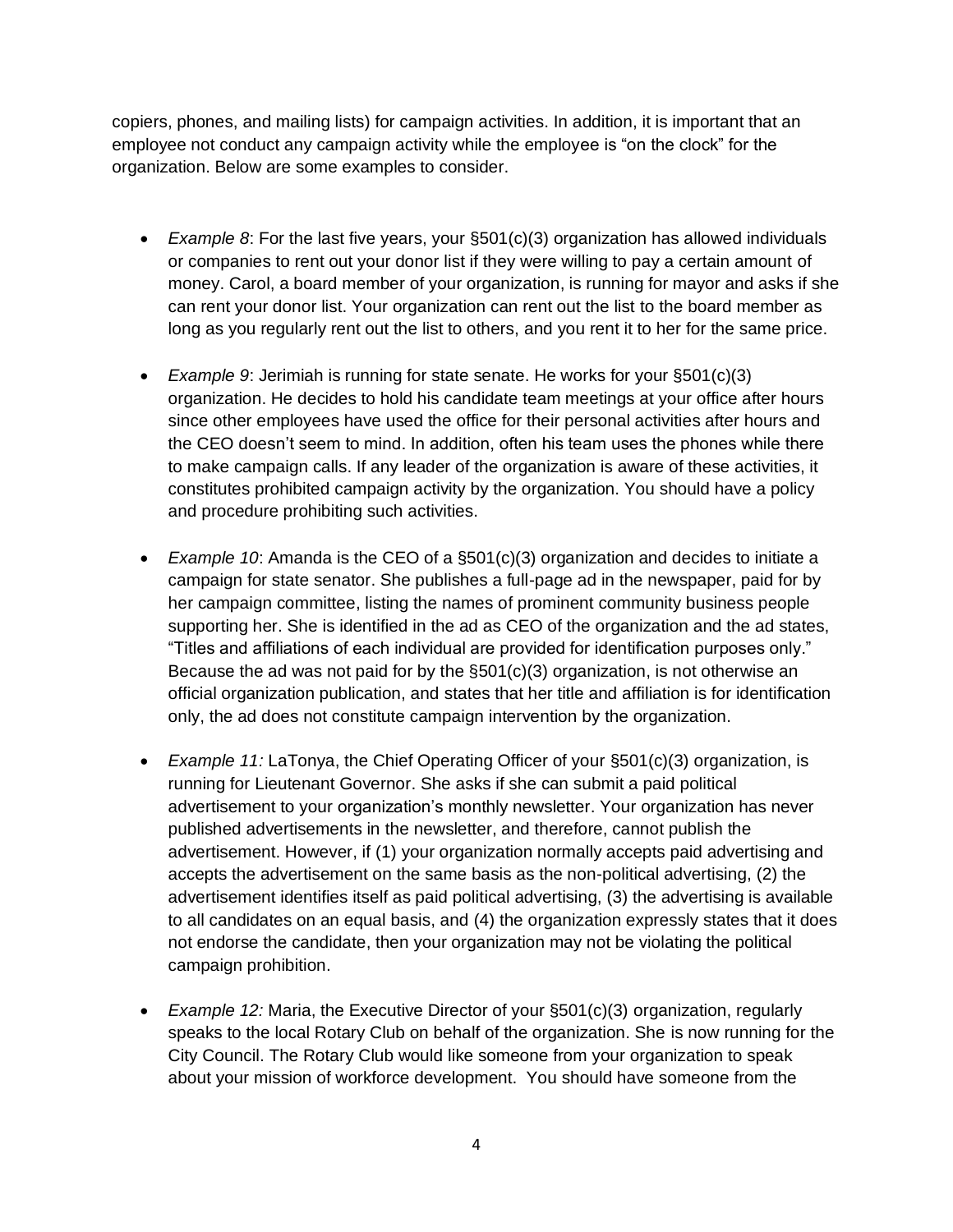organization other than Maria speak to the Rotary Club or it may be seen as political activity.

### **Tips For Your Organization To Avoid Political Campaign Activity**

Here are some general guidelines to ensure your organization does not engage in prohibited political campaign activity, including when your leaders or employees are running for political office. When debating whether or not to conduct certain activities, ask:

- 1. Is this activity realistically available to all candidates on an equal basis?
- 2. Is the activity available to the general public and not only to candidates?
- 3. Is the fee charged to a candidate the organization's customary and usual rate? and
- 4. Is the activity an ongoing activity of the organization and not being conducted for the first time?

If you answered no to any of these questions, you may be at risk for conducting a prohibited political campaign activity.

Section 501(c)(3) organizations need to remain vigilant with the prohibition on political activities. Creating a policy regarding employees engaging in political activities is important. Training employees on what is permitted and what is prohibited is also critical to maintain your §501(c)(3) status. Below are some specific recommended guidelines to help guide your organization, employees and leaders when considering political campaign activities.

#### *General Employee Guidelines*

- 1. Employees should not engage in written communication or work-related conversation with staff, leadership or third parties about political candidates or campaign-related topics in the office.
- 2. If employees utilize their personal vehicles regularly for official organization activities, they should not have political bumper stickers or magnets on their vehicles.
- 3. Employees should not wear any campaign-related paraphernalia, including buttons and t-shirts, while at work and should not post campaign-related signs in their workspaces.
- 4. Employees should not use office resources (space, equipment, work hours etc.) for participating in political campaign-related activities.

#### *Leader/Employee Running for Public Office Guidelines*

1. The leader/employee may not use any office resources (space, equipment, work hours etc.) for their personal campaign-related activities.